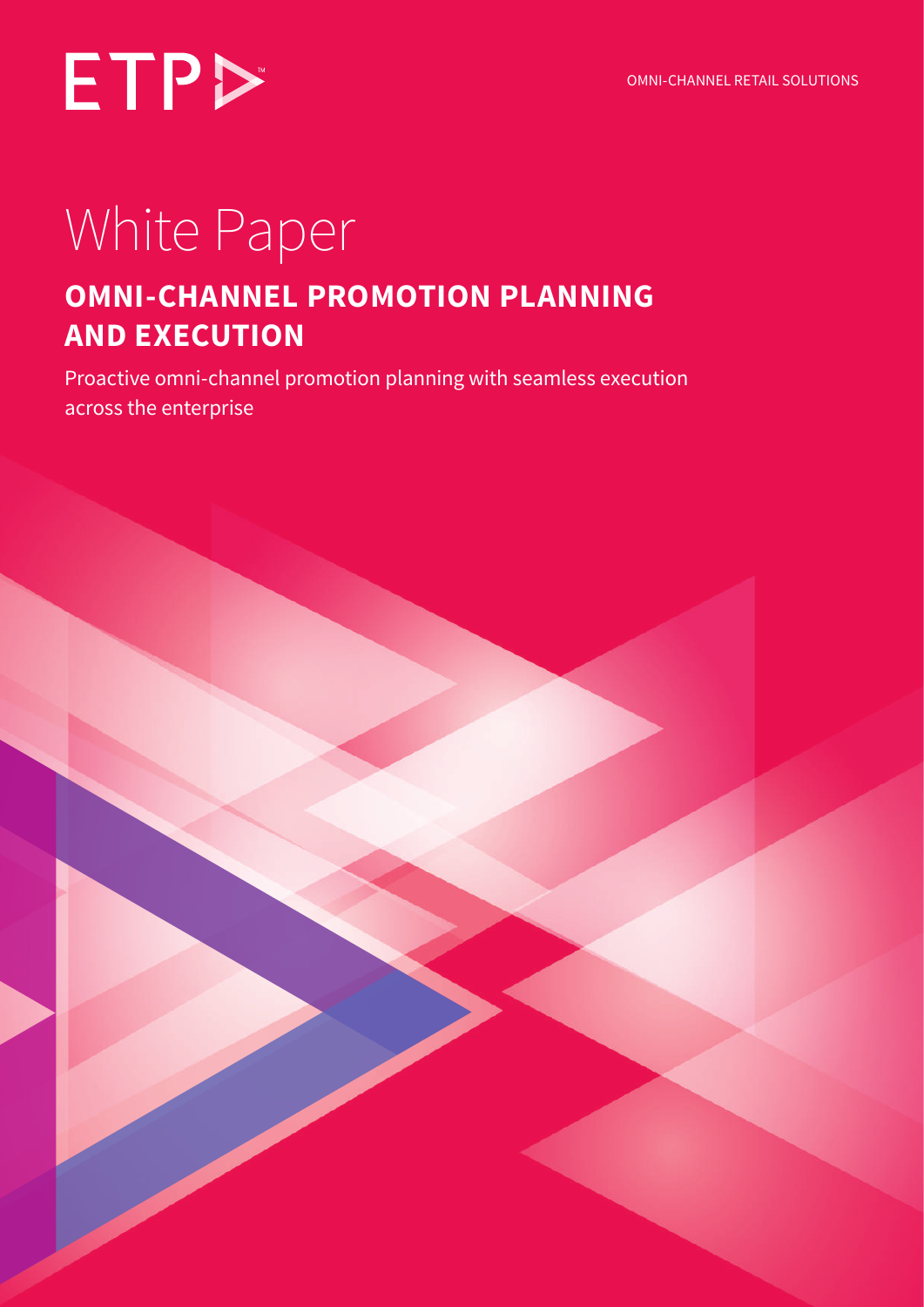#### Executive Summary

The retail industry is a competitive space, whether online or brick-and-mortar or omni-channel, where mature players try to maintain steady growth and new players attempt to gain a stronger foothold. It is no surprise that the customer regularly finds himself surrounded by promotions of all shapes and sizes! Also, gone are the days when these campaigns were linear and narrowly thought. Daily, scores of brands contest for the attention of the customer - who is getting increasingly demanding. Customer's perception and purchase behavior is rapidly changing and through multiple channels that oscillate from one to other. But, this does not mean that patterns cannot be ascertained from within the enterprise data. New technology has made it possible for retailers to comprehensively plan promotions, create strategies, develop business rules and proactively deploy, update and change the same across channels, whether online or offline. The key principle is to keep a single view of the customer experience across channels and offer the same value to the customers at every point of purchase.

The promotion planning process in retail consists of the following steps:

- Develop promotion strategy as per objectives and targets
- Analyze enterprise data, set KPIs and validate business rules
- Educate store-staff and engage customers
- Measure and monitor the campaign KPIs

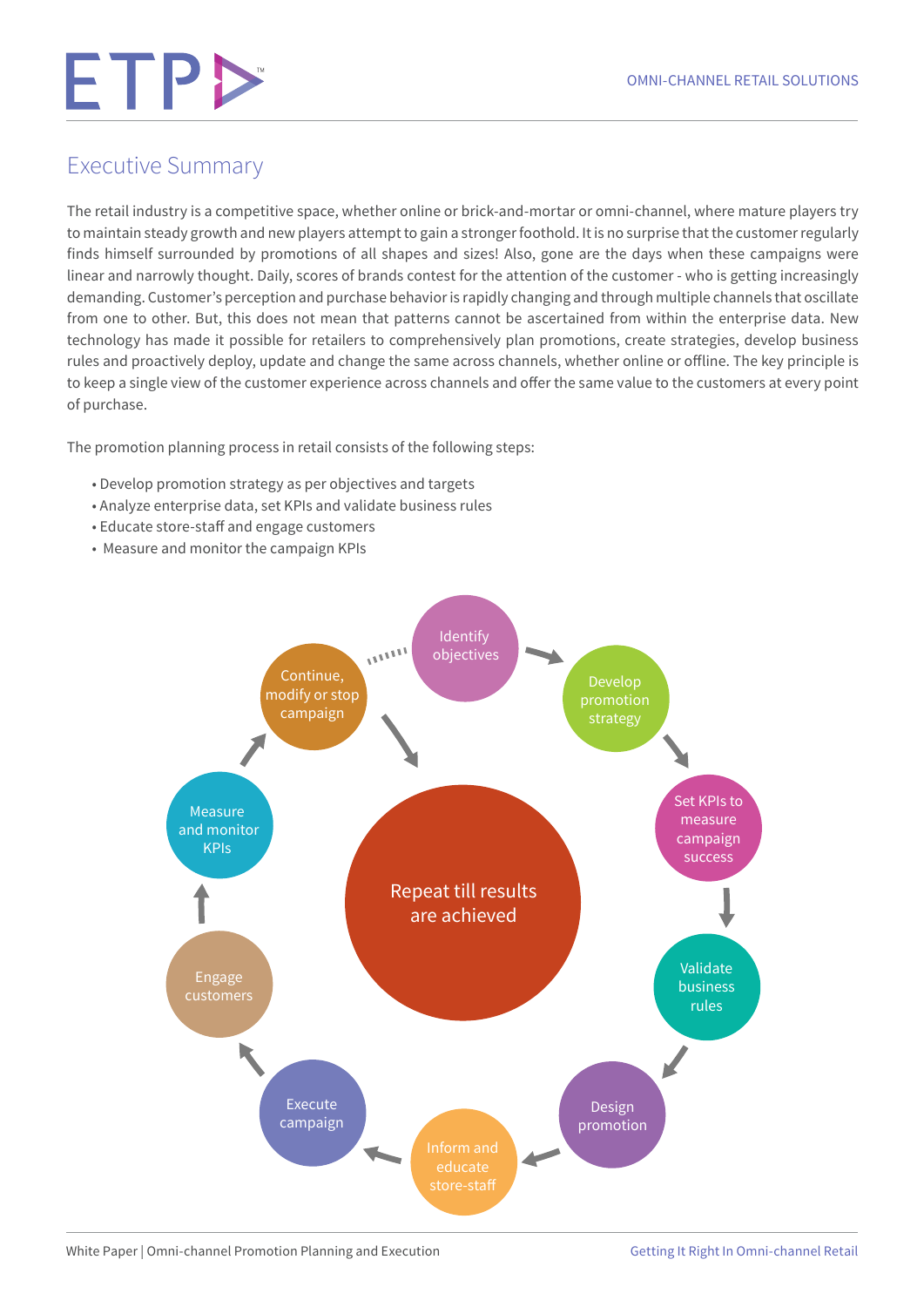#### Develop promotion strategy as per objectives and targets

A sound strategy in consideration of the current enterprise business and future projections is vital for the success of retail promotions. It boils down to the optimized return on investment for a particular promotion activity. While designing promotions, it is necessary to understand the kind of increased business revenue, heightened product exposure or rise in brand equity it is set to create.

#### Defining promotions

Business strategies for promotion are typically defined by two stakeholders - the merchandising team and the marketing team.

The merchandising team drives the category performance and sell through of a product, handle end of season (EOSS) merchandise, liquidate slow moving merchandise, plan a new collection or a style launch. Whilst, the marketing team aims at driving eyeballs and footfalls, target repeat sales from customers, carry out targeted promotions to increase customer loyalty and wallet share. The marketing team may also define promotions aimed at launching a new brand, setting up new websites, opening new stores, building brand value and store loyalty, managing competitive scenarios and many more.

| Seasonal               | Drive sales through seasons created with time-bound promotions attracting<br>customers with FOMO (Fear of Missing Out) |
|------------------------|------------------------------------------------------------------------------------------------------------------------|
| Frequency              | Limited time offers on next purchase                                                                                   |
| Depth                  | Varying percentage of discounts and cash back for different products and<br>services                                   |
| Channel                | For customer adoption to other platforms or appeal to new locations,<br>mediums with deeper promotions                 |
| Basket Size Ratio      | More discounts on bigger basket size                                                                                   |
| <b>New Customers</b>   | Referral discounts, sign-up promotions, social media engagement or<br>contests                                         |
| Offset Sales Reduction | Clearance sales, loyalty credits, third-party brand promotions                                                         |
| New Product            | Launch offers, up-sell and cross-sell promotions                                                                       |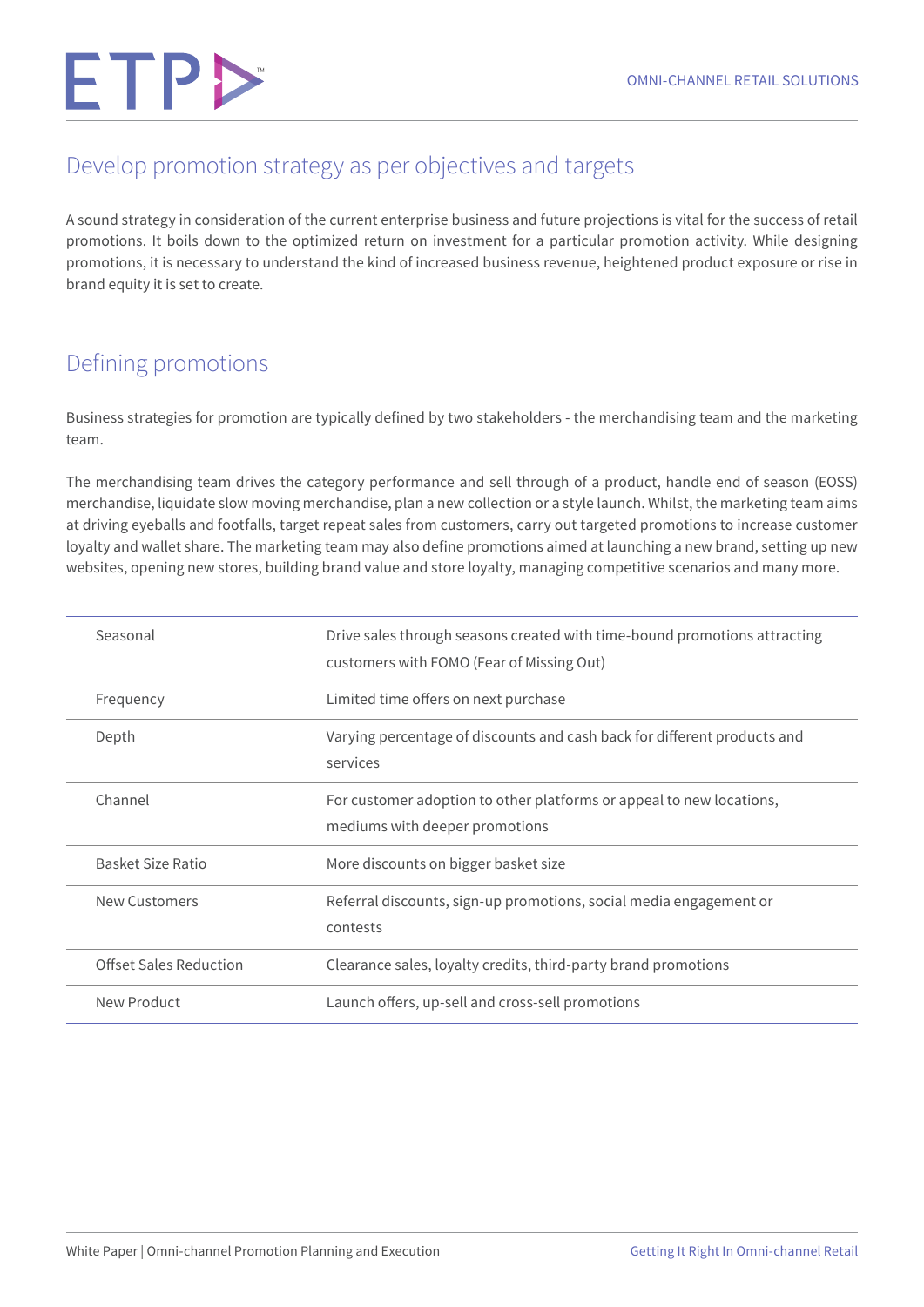#### Analyze enterprise data, KPIs and validate business rules

The retail business is driven through optimizing margins and retailers are always on the look-out to promote their product, service or brand appeal and improve sales performance. Enterprise data analytics help in better understanding the different measures a retailer can take to gain insight into the various factors that can improve the top-line and bottom-line. Retail KPIs can be ascertained and assigned from different data sources – customers, merchandise and historical sales data. This enables retailers to make better merchandizing decisions, timely decisions on business rules, determine operational productivity with respect to physical stores, e-commerce websites, staff, logistics, vendors, and enhance customer service.

| <b>Category Management</b>    | <b>Market Basket</b>               |
|-------------------------------|------------------------------------|
| <b>Optimized Assortments</b>  | <b>Basket-Register Correlation</b> |
| <b>Category Contributions</b> | <b>Brand Switching</b>             |
| Item Definitions              | Core Item Frequency                |
| Market Comparison             | <b>Customer Loyalty</b>            |
| <b>Pricing Modules</b>        | Demographic Baskets                |
| Role Analysis                 | In-Basket Price                    |
| Share on Shelf                | Items per Basket                   |
| <b>SKU Rationalization</b>    | Revenue Contribution               |
| Vendor Performance            | <b>Shopper Penetration</b>         |

| <b>Merchandise Management</b> | <b>Marketing Analysis</b>     |
|-------------------------------|-------------------------------|
| Department Contribution       | Ad Blocks                     |
| Hot Item Report               | Channel Share                 |
| In Stock Percentage           | <b>Coupons Distribution</b>   |
| <b>Inventory Turns</b>        | Feature vs. Display           |
| Linear Feet                   | Product/Brand Launch          |
| Mark Down Percentage          | Store/Website Launch          |
| Pull-Through                  | Market Share                  |
| Reallocations                 | <b>Price Points</b>           |
| Seasonal Buying               | Promotions Graph              |
| Sell-Through                  | Seasons and Special Occasions |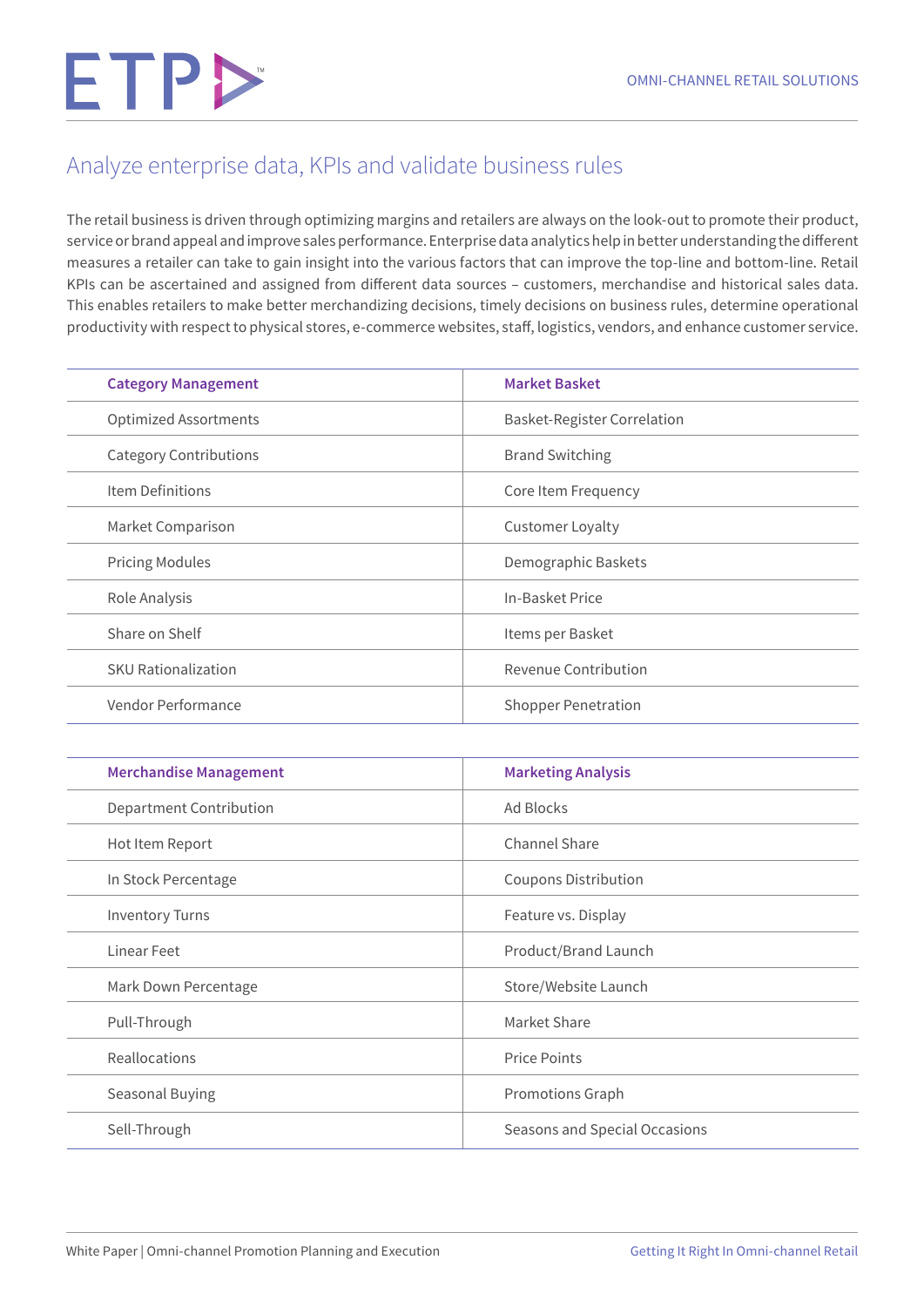| <b>Loss Prevention</b>     | <b>Omni-channel Operations</b>       |
|----------------------------|--------------------------------------|
| <b>Backorders</b>          | Asset Turnover                       |
| <b>Order Cancellations</b> | <b>Competitor Stores</b>             |
| Distribution Shrinkage     | <b>Front Store Sales</b>             |
| <b>Hot Customer</b>        | Inventory Turnover                   |
| <b>Hot Store</b>           | Labor Costs                          |
| Hot Staff                  | Reallocation                         |
| Markdowns                  | Sales Margin                         |
| Natural Losses             | Sales/Square Foot                    |
| <b>Return Rate</b>         | Site Traffic and Product Page Visits |
| Website page loading speed | Average Page Views, Time on Site     |
| Cart Abandonment           | <b>Conversion Rate</b>               |
| Bounce Rate and Exit Pages | Average Order Value                  |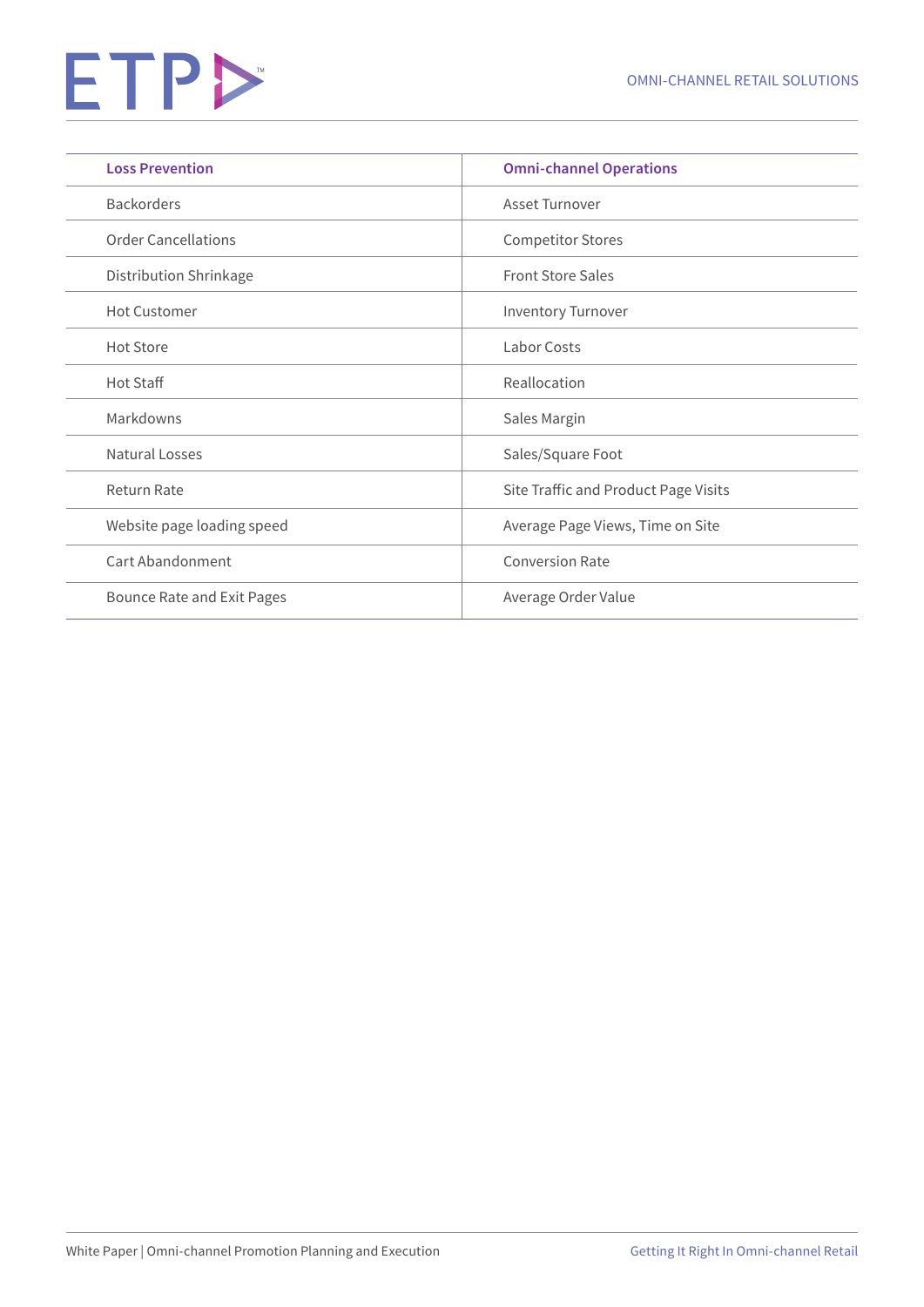#### Educate store, online order management and customer service staff, and engage customers

Accurately planned promotions enhance the in-store customer engagement thus improving brand value and the shopping experience. Customer re-call value of a brand increases 10x when they spend time inside your store. Successful customer engagement depends on the customer's experience with the brand or the organization. Across all retail channels – online or offline – the typical shopping experience involves more than making a purchase for a customer. They consciously or subconsciously form emotional perceptions on how they feel when interacting with the in-store staff and acclimatize themselves to the overall in-store experience. How they perceive your brand or service will essentially dictate their inclination to return and shop, recommend to others and to continue engagement with the brand.



When customer support employees have not been adequately trained or educated on customer experience management, they are unlikely to accomplish much. On the other hand, a sustainably trained workforce impacts productivity immensely. They remain motivated, become problem solvers who take up the responsibility of customer service personally. This leads to more conversions, high quality engagement and increased customer loyalty. For example, Apple operationalizes its "steps of customer service" in the simple acronym APPLE:

Approach customers with a personalized warm welcome; Probe politely to understand all the customer's needs; Present a solution for the customer to take home today; Listen for and resolve any issues or concerns; End with a fond farewell and an invitation to return.

It maintains that instead of starting with what Apple has to sell, their sales staff should start from where the customer is and what the customer's problems might be.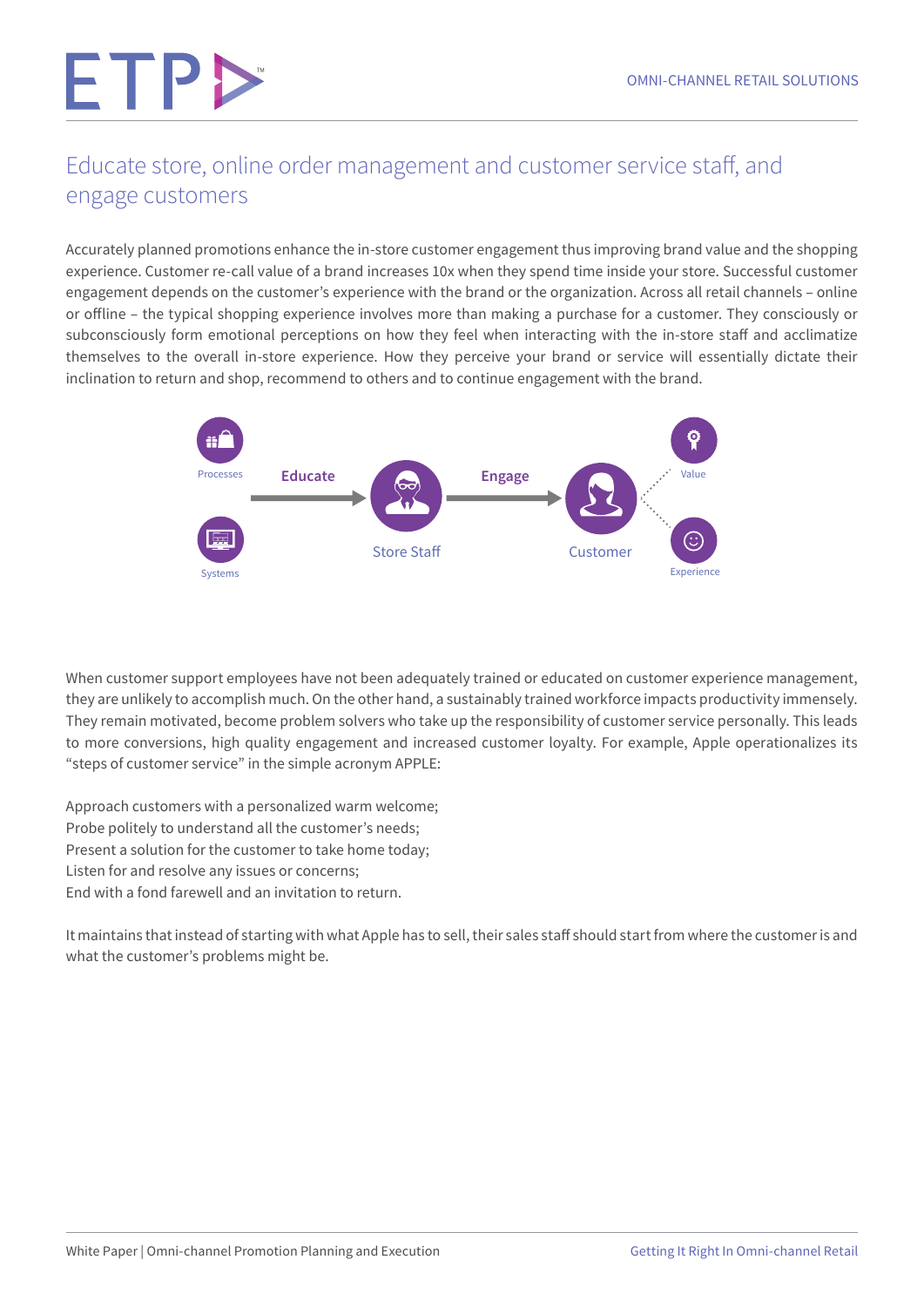#### ETP Retail Suite

ETP Omni-channel Accelerator solution helps retailers acquire better insight into customer demand and a covetable promotions trajectory. It is a powerful marketing and promotions engine, managing marketing campaigns in sync with customer/market trends - reducing implementation time drastically. The solution supports promotional strategies and business rules to be set and rolled out across operations instantly. It is a proactive solution, allowing multiple promotions and business rules to run concurrently without affecting process efficiencies. More importantly, the retailer can monitor the performance of each promotion strategy and redefine them as required. ETP Omni-channel Accelerator solution is equipped with an intuitive dashboard, helping retailers better understand market response and fine-tune their retail marketing promotions as well as easily reactivate previously successful promotions. With the in-built promotions planning calendar, retailers can view their various marketing promotions across various periods in a daily, weekly and monthly calendar format that can be further synced with the brand's social media network